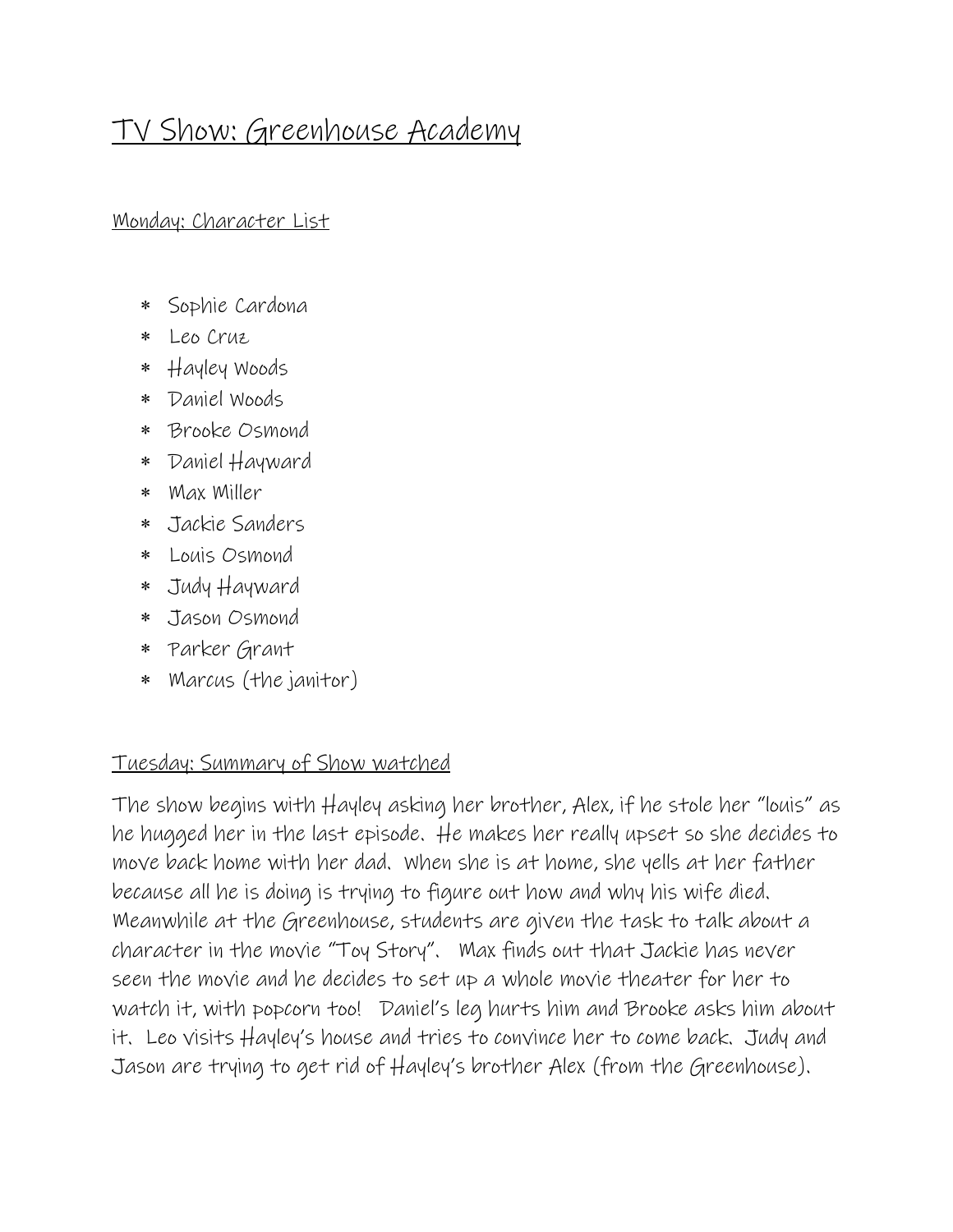## Wednesday: Comparison of two characters from the show



Thursday: Drawing of Main Events